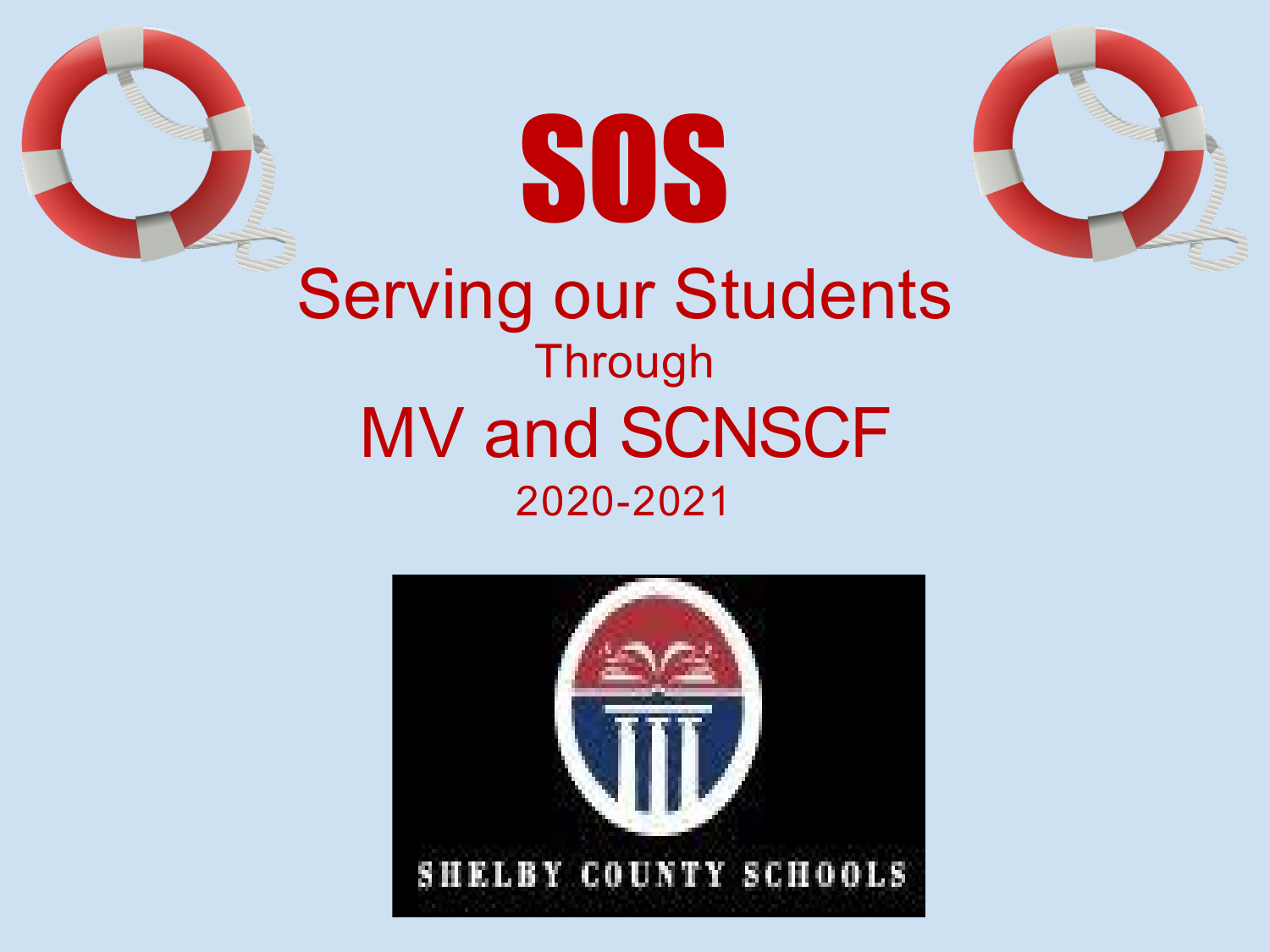



**2** SOS Programs are available to serve homeless and needy Shelby County Students

Shelby County **McKinney-Vento Homeless** Education Program **Funded through Title IX, Federal Funds**

Shelby County Needy School Children's Fund **Funded through yearly grant from United Way of Central Alabama**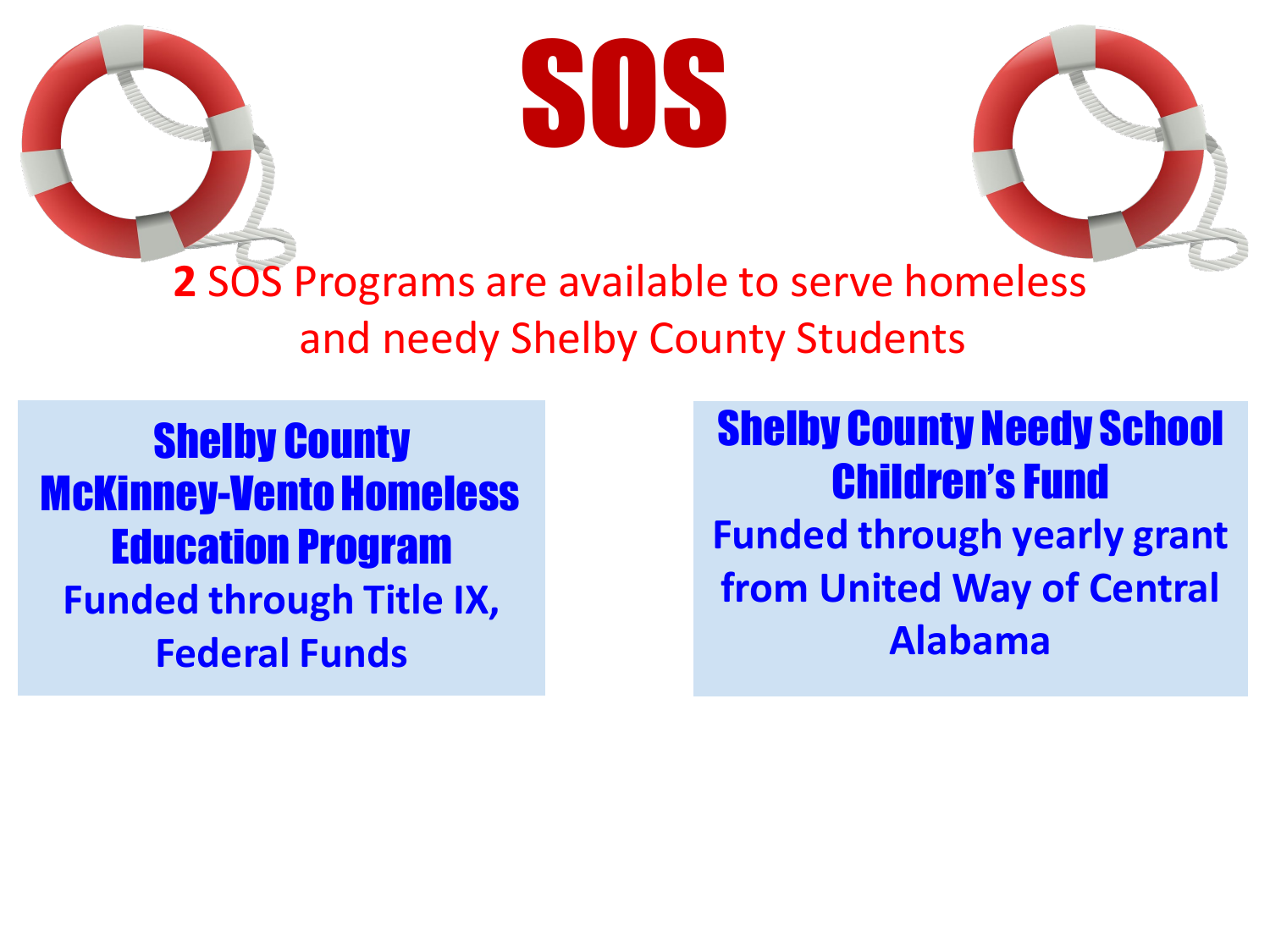McKinney Vento Homeless Education Act (Title IX)

### **Who is eligible for McKinney-Vento Funds?**

Any student who lacks a fixed, regular, and adequate nighttime residence

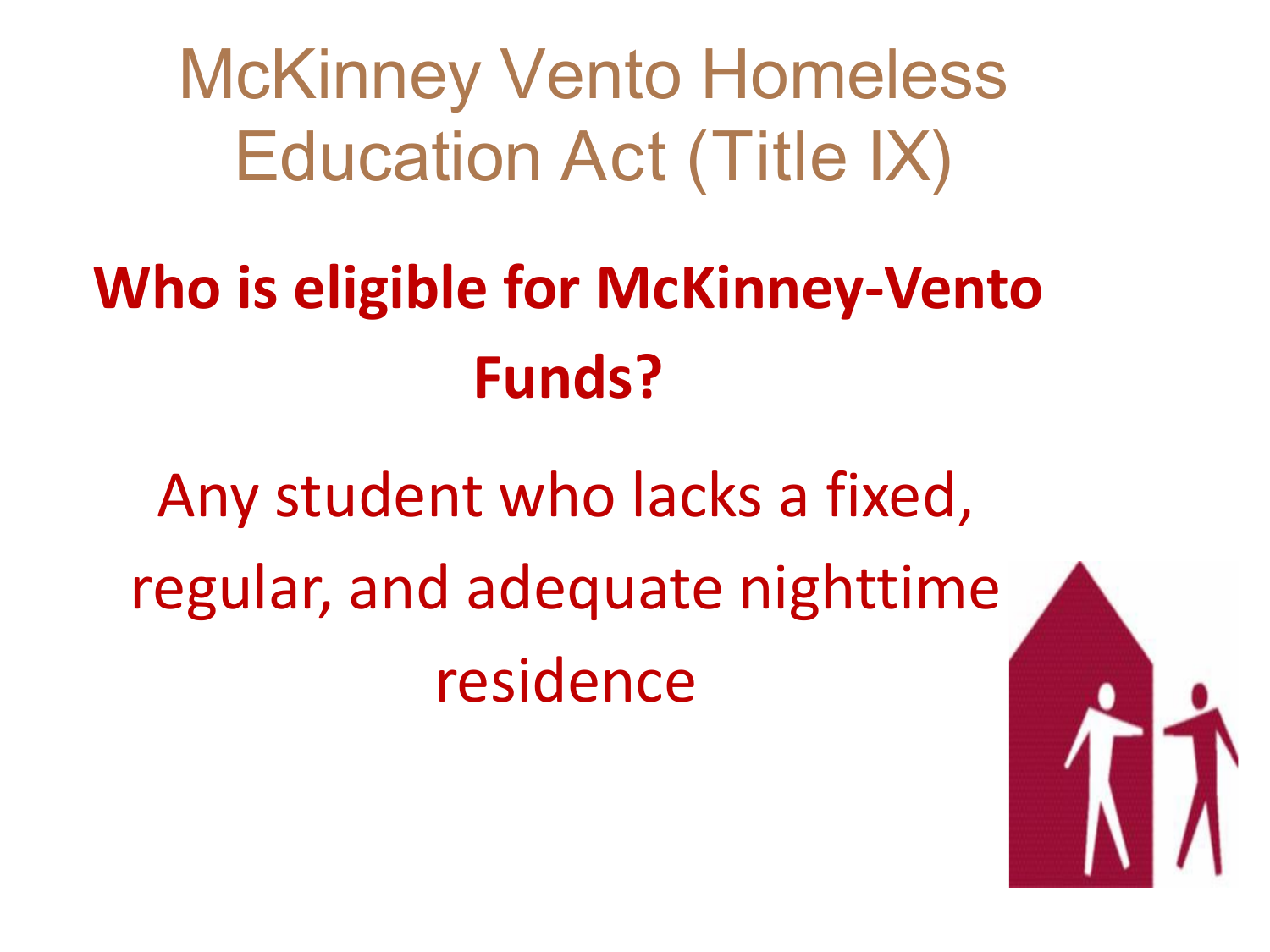# How is MV Eligibility Determined?

Counselors and Registrars are the **front line** in determining eligibility, but classroom teachers are often the first to see the needs of homeless and needy students. Always check with your counselor and/or registrar first if you think a student might be homeless.

Ask: Can the student go to the SAME PLACE (fixed) EVERY NIGHT (regular) to sleep in a SAFE AND SUFFICIENT SPACE (adequate)?



**Just not sure? Call Beth!**

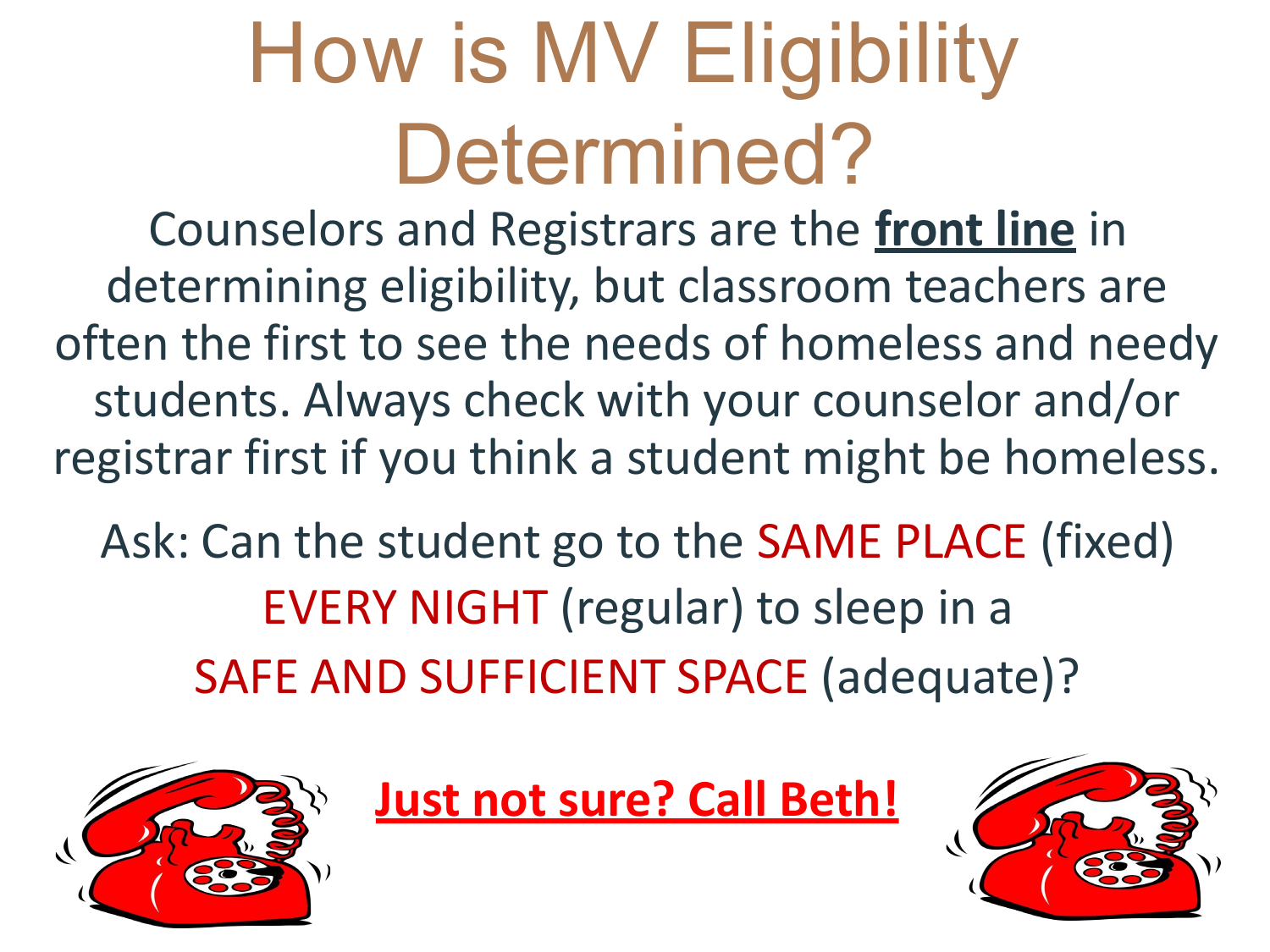### Eligibility Criteria

- Doubled Up- sharing the house with others due to loss of housing, economic hardship or similar reason (families who are doubled up for mutual benefit are NOT homeless)
- Living in motels, hotels, campgrounds due to lack of adequate alternative accommodations
- Living in emergency or transitional housing
- Living in a public or private place not designed for humans to live (car, abandoned building, bus or similar settings)
- Migratory children living in any of the above circumstances
- Unaccompanied youth- child or youth who meets the above and is not in the physical custody of a parent or guardian (no age limit)

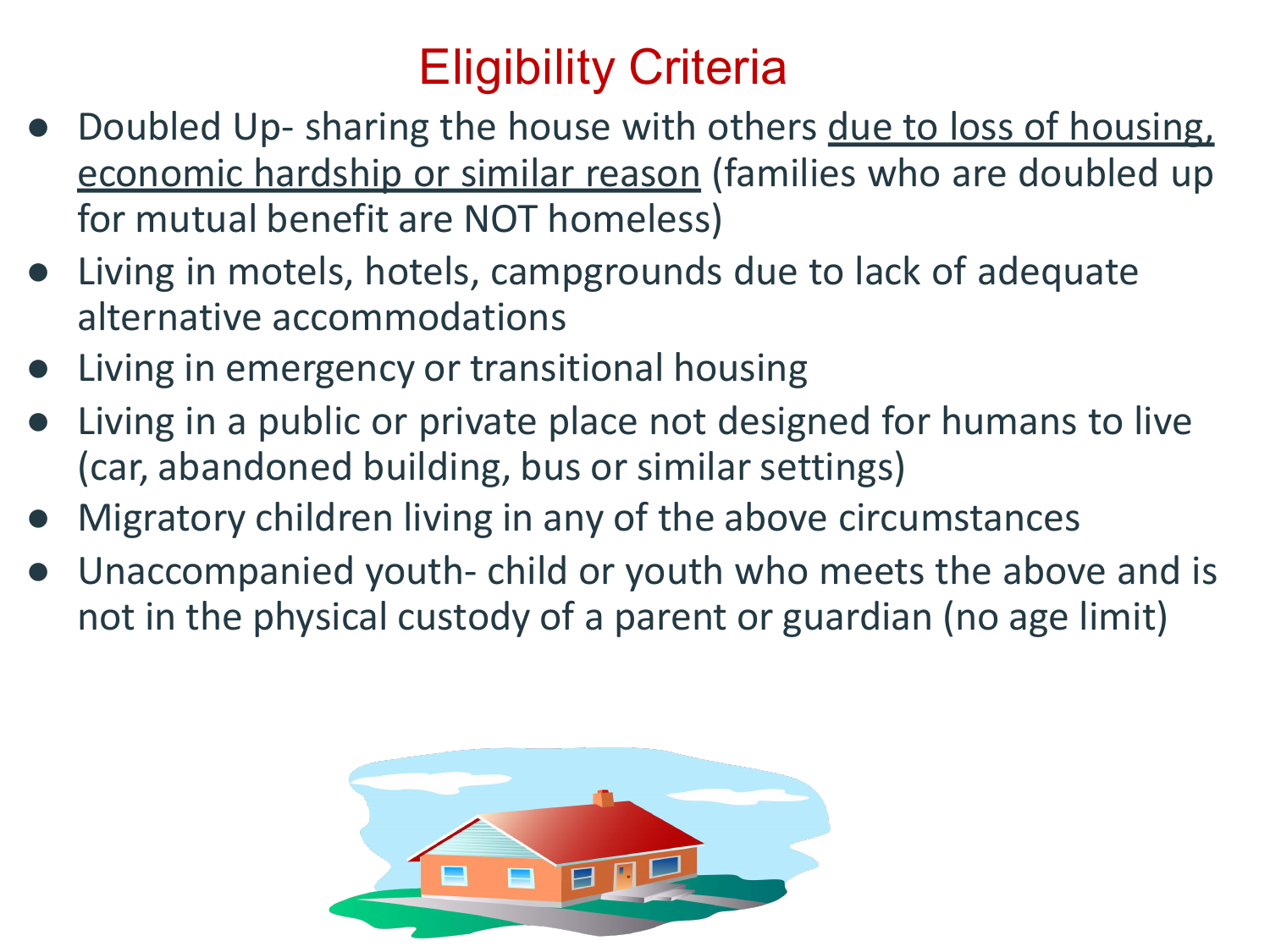

#### School Assignment



The **School of Origin** is defined as the school that the student attended when permanently housed and/or the school where the student was last enrolled. Note: This also includes Pre-K and designated receiving school at the next grade level feeder pattern school.

#### **School of Local Attendance** is the

public school that the student last attended in the area (i.e. neighborhood, public school)

#### **The fine print….**

- Districts must provide transportation to and from school at the parent's/guardian's' request if outside regular bus zones.
- Schools should work to accommodate parents' and students' requests, BUT assignments will be made based on the BEST INTERESTS of the student.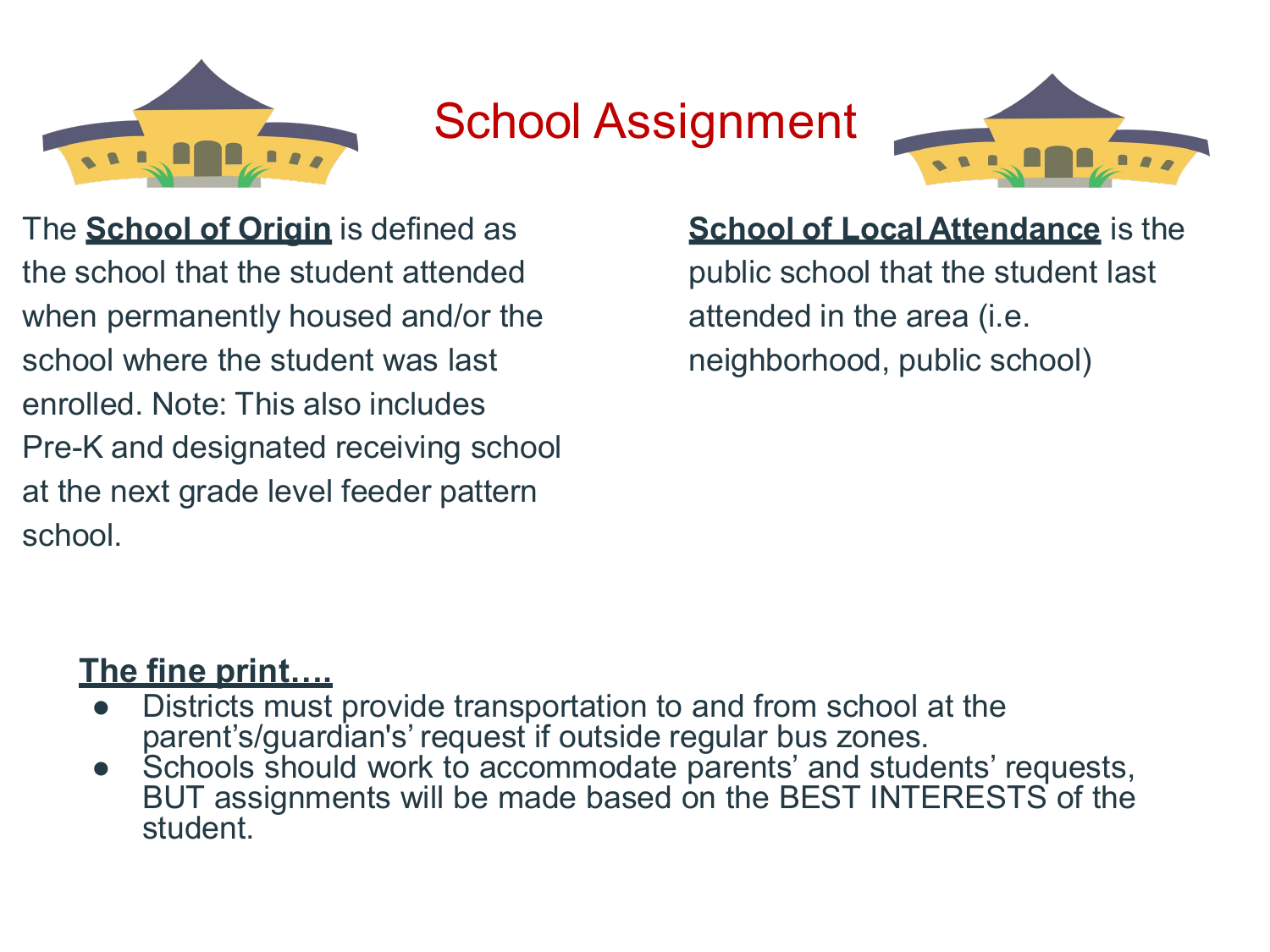### What if there is a dispute?

Shelby County Schools has a formal dispute process (based on the dispute process outlined by ALSDE).

Contact district liaison (Beth) immediately in case of possible dispute.

Parents and guardians **must** be informed of their rights and the appeal process.

Students **MUST** be immediately enrolled *regardless* of

dispute.

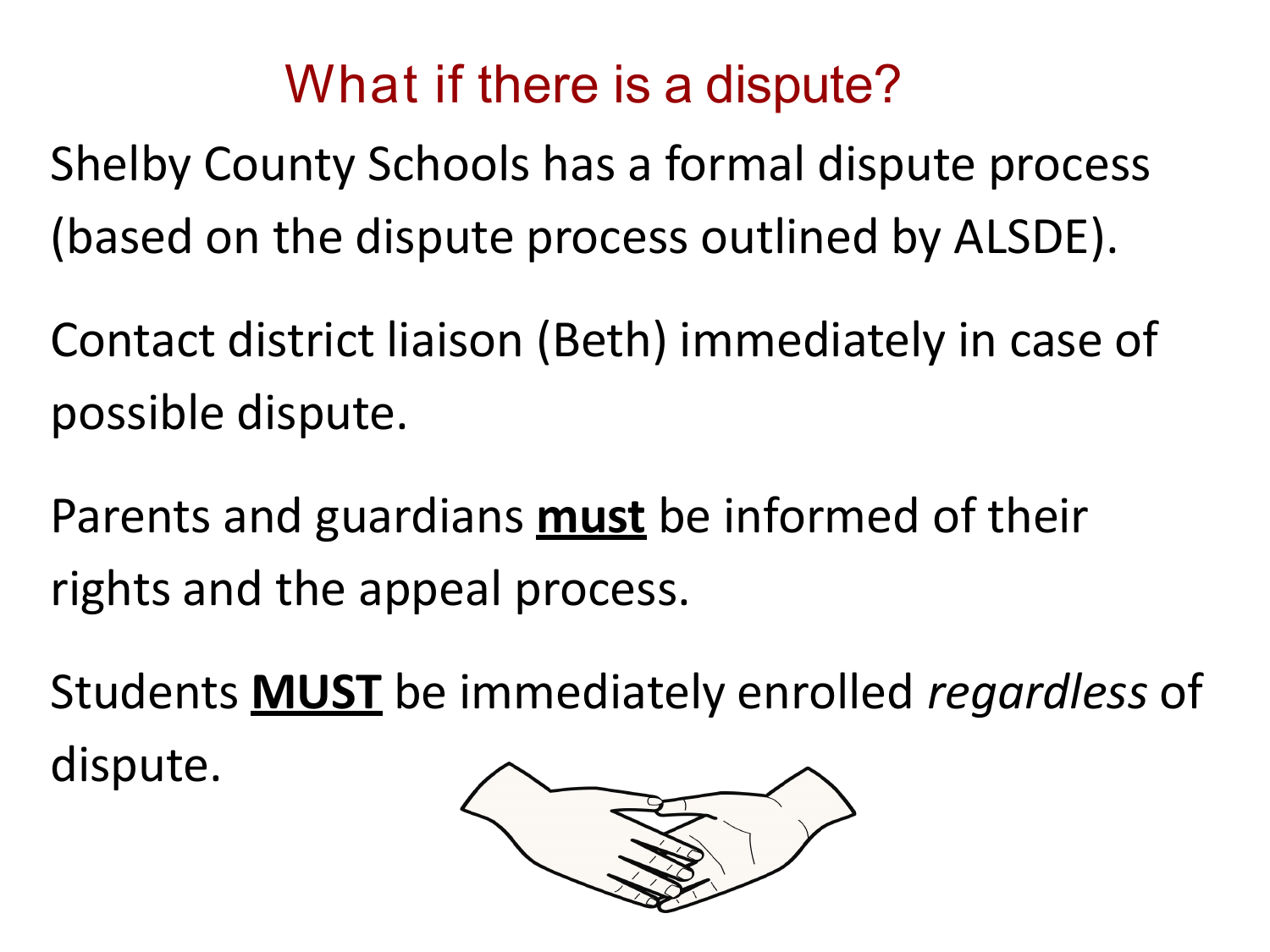Homelessness Often Follows **Other Traumas** 

- Foreclosure
- **Divorce**
- Domestic Violence
- Death or Illness
- Incarceration



**Look fors to indicate Homelessness**

- **Reports of crowded living** conditions
- Panic attacks in class
- Chronic hunger or food-hoarding behaviors
- **•** Frequent sleepiness in class
- Unkempt clothing
- Inadequate personal hygiene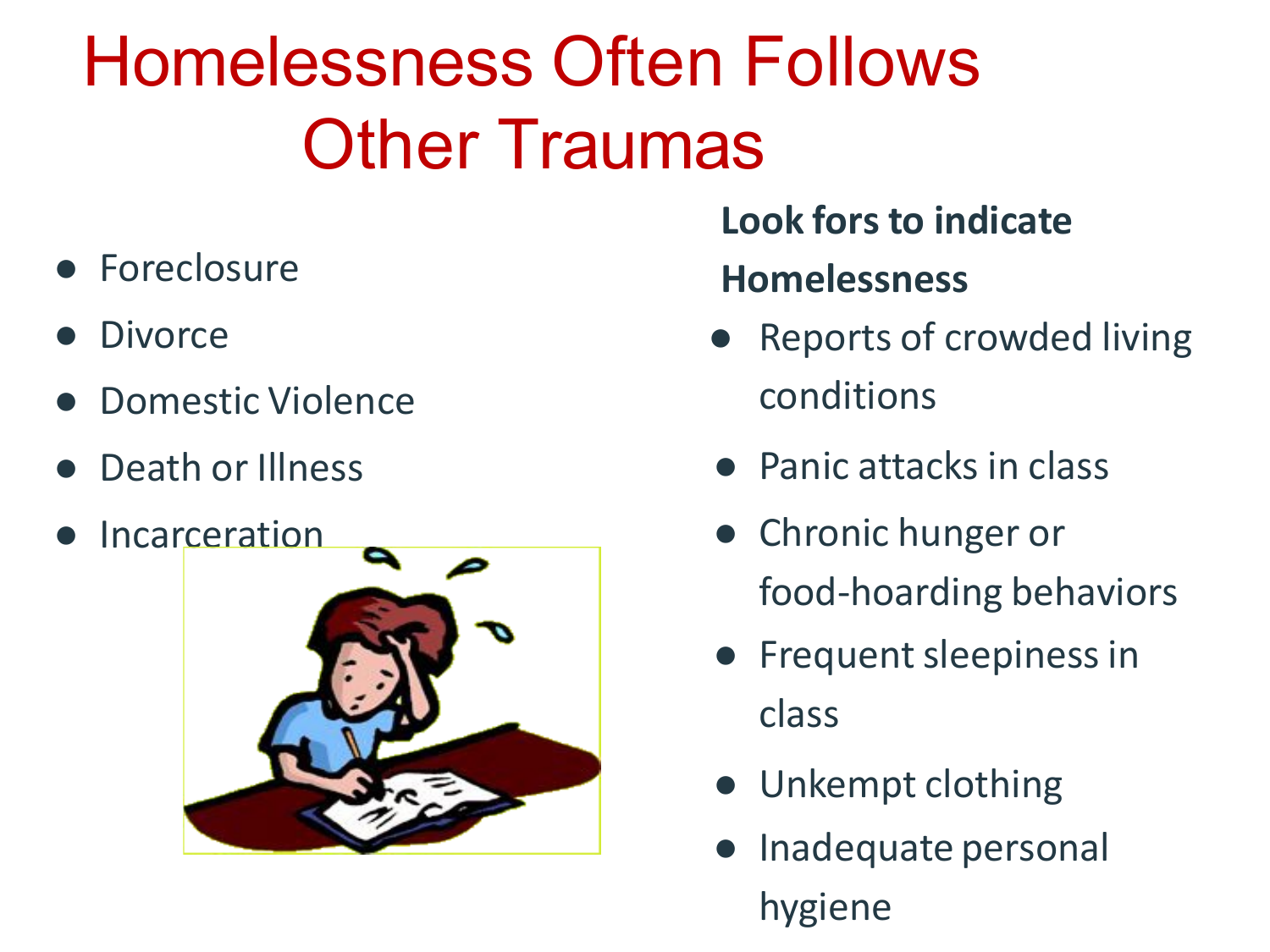## Homelessness Distress **Effects**

- Nightmares
- Emotional Numbing
- Difficulty concentrating
- Sleep and eating disorders
- Struggle to maintain emotional control

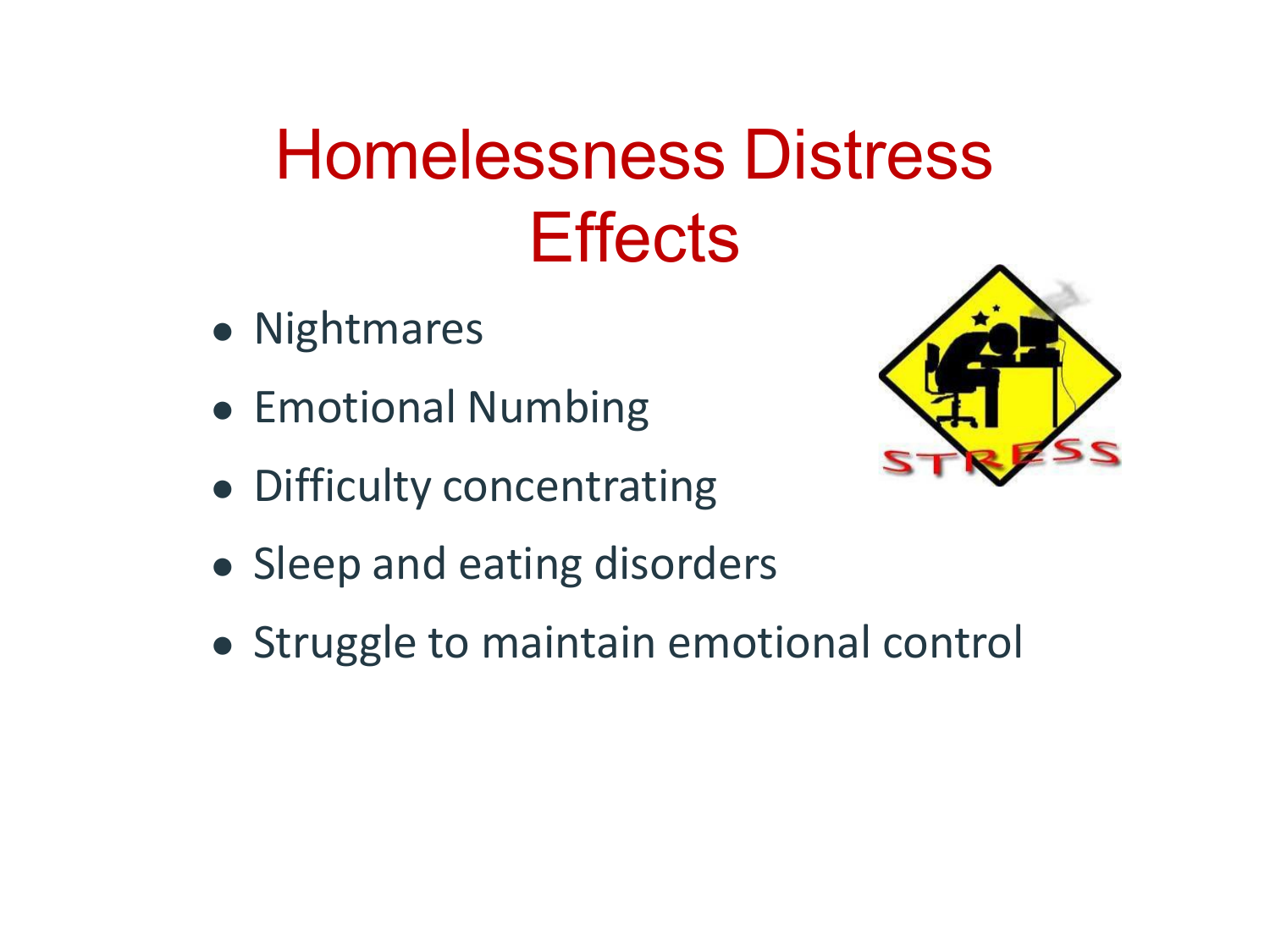#### What teachers need to know

Information about which students are eligible for McKinney-Vento is CONFIDENTIAL. However, school Counselors should notify classroom teachers of the students on their roles who are homeless. As new students are added the Federal Programs department (i.e. Beth Fuller and LIndsay Brand) will try to notify homeroom teachers as well.

Students who are eligible for McKinney-Vento can receive assistance with school fees, clothing, field trips, additional tutoring and in some cases assistance with extracurriculars. If you wonder if a need is covered, don't hesitate to email Beth ([bfuller@shelbyed.org\)](mailto:bfuller@shelbyed.org).

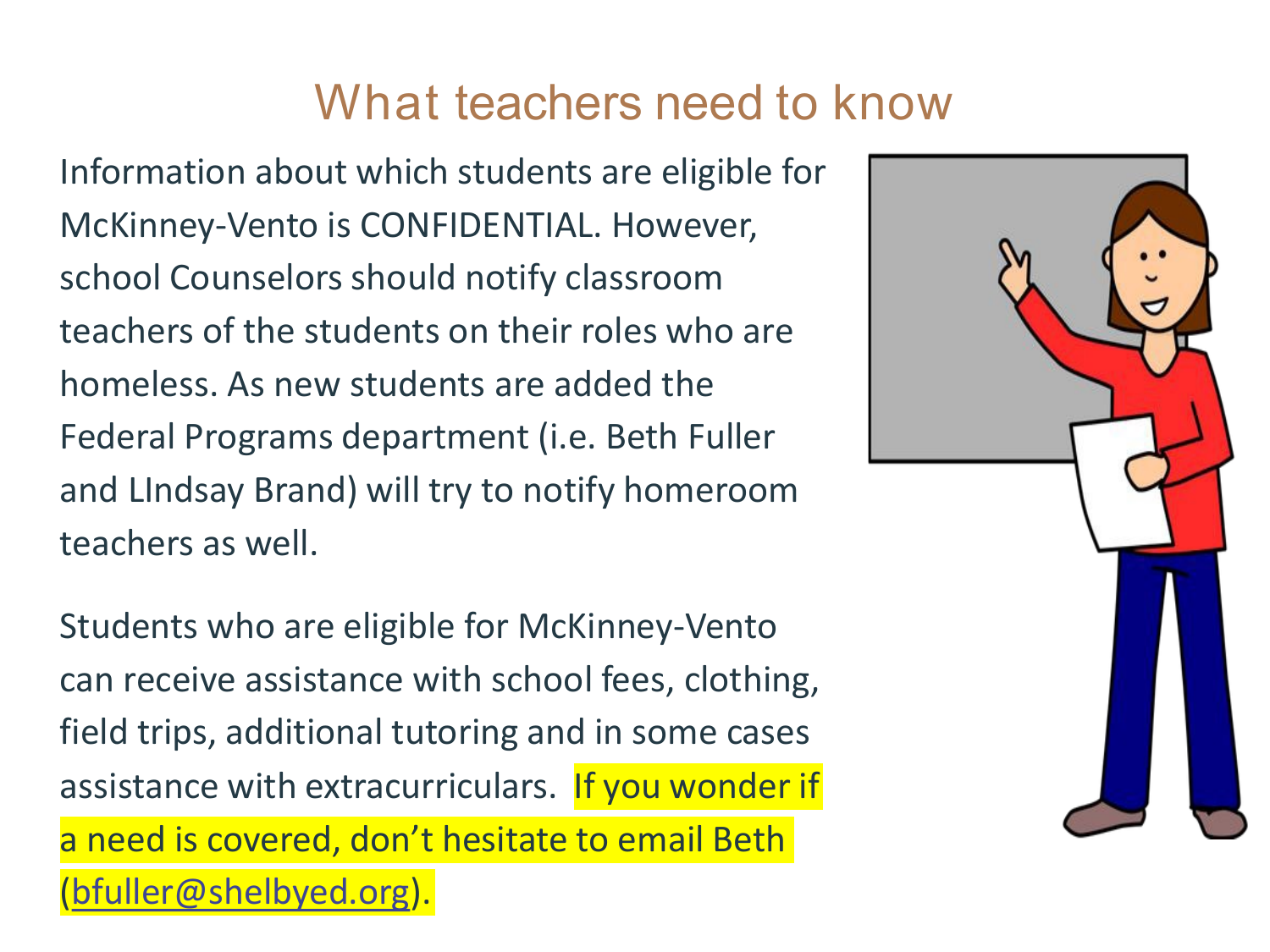## Every Student Succeeds Act **ESSA**

Homeless students are a subgroup and are a part of accountability.

Schools are **required** to help these students with FAFSA and college applications.

Make sure that students (and parents) are aware that most universities and colleges have food pantries and other supports to help homeless students.

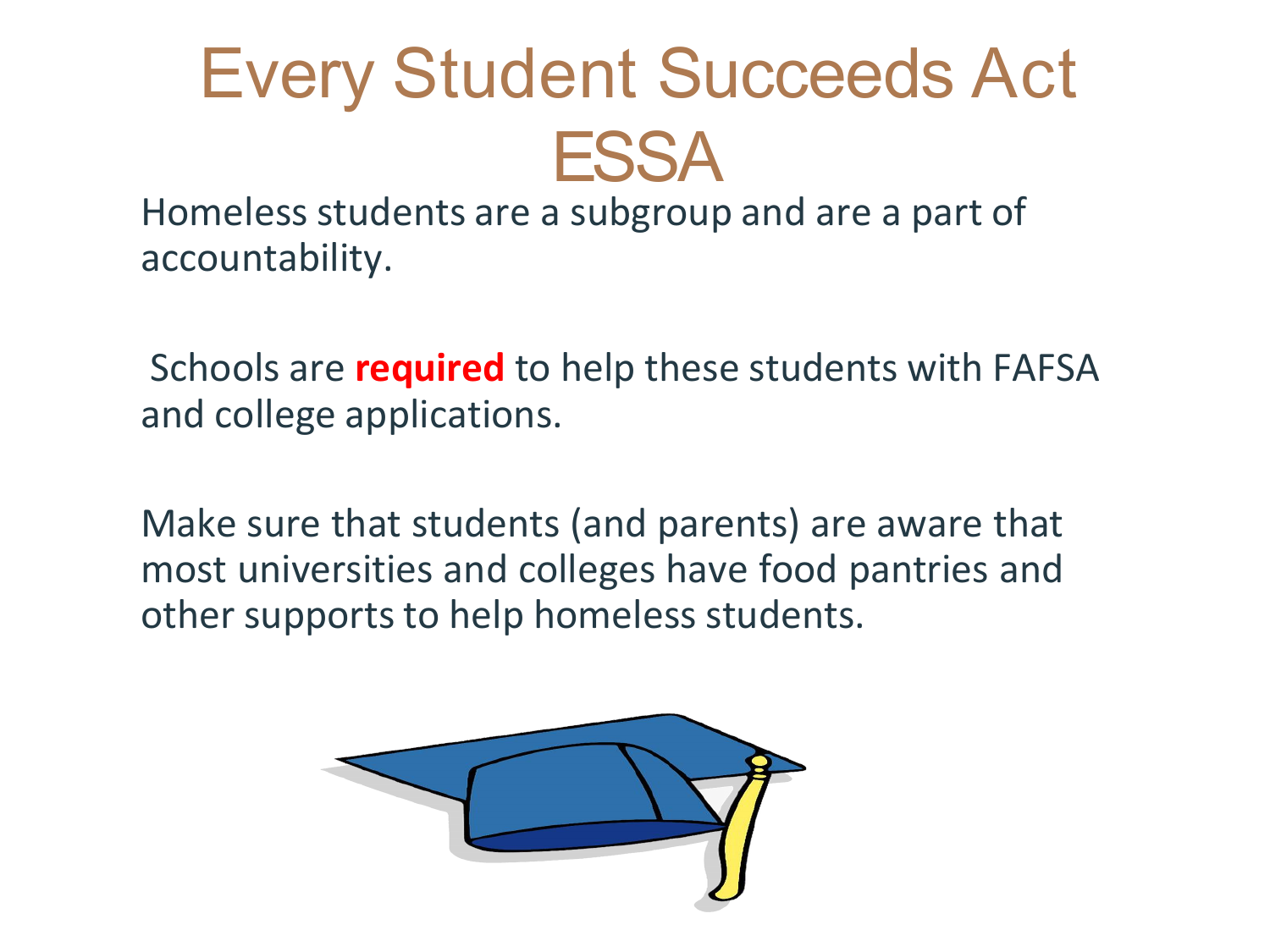## Shelby County Needy School Children's Fund

- This is a competitive grant from United Way of Alabama: *Central Alabama Children's Fund*
- Last year Shelby County Schools received \$12,000.
- SCNSCF will serve children in Shelby County Schools who qualify for Free or Reduced Lunch.
- Counselors, Administrators, Teachers and parents bring the needs of eligible students to the attention of the school counselor, who acts as a liaison with the Needy Children's fund liaison (i.e. Beth Fuller).